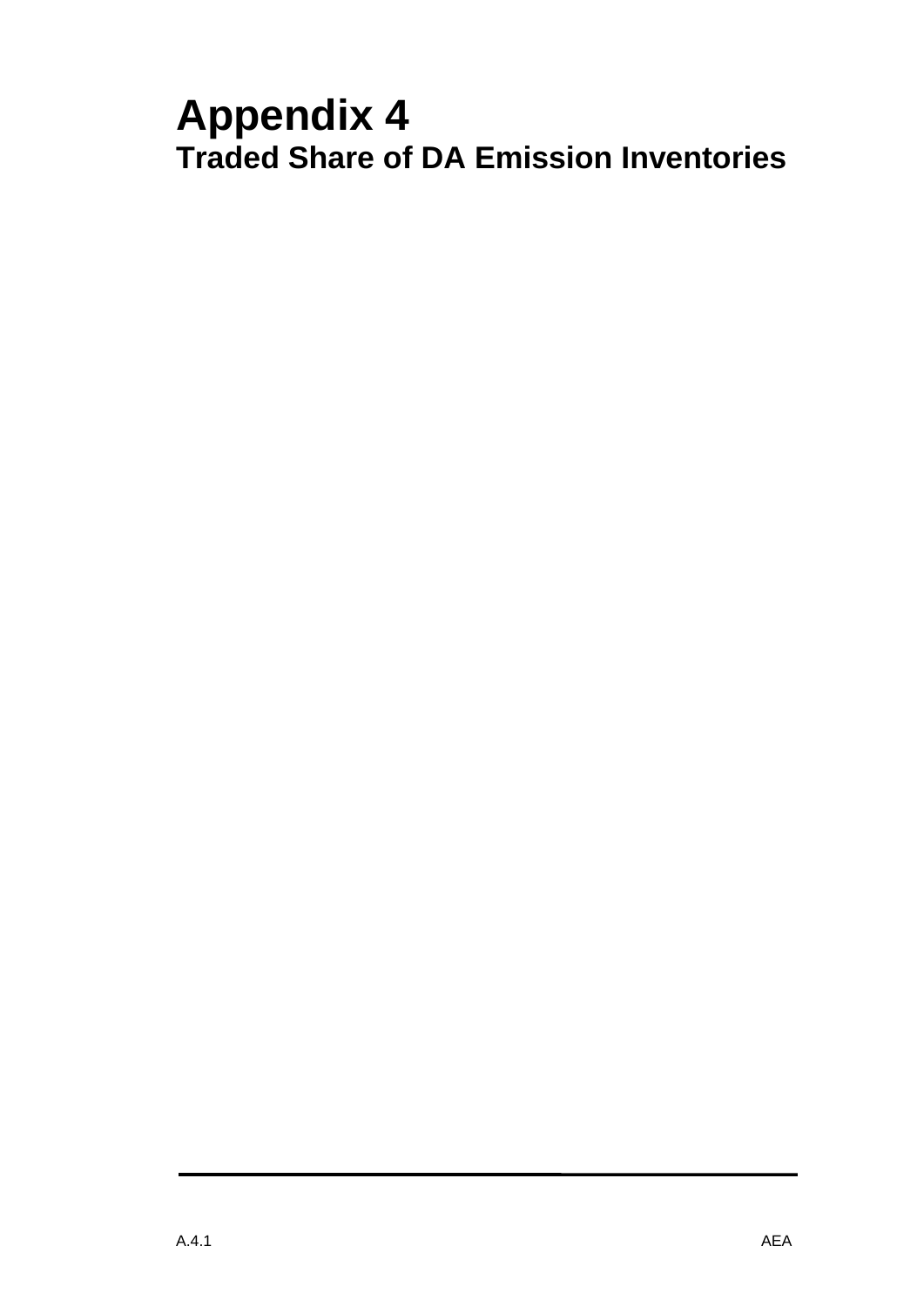### **Analysis of the Traded Share of Emissions in England, Scotland, Wales and Northern Ireland in 2007**

## **A4.1 Background**

It is becoming increasingly important for the prioritisation and development of GHG mitigation policies and data reporting at UK and DA level, that a better understanding of the emissions from the traded and non-traded sectors is developed.

Whilst the Scottish Government GHG emission reduction targets will include both the traded and non-traded elements, those of the Welsh Assembly Government are focussed on the non-traded sectors only. Despite these different approaches to implementing national targets, a better understanding of the opportunities for GHG emission reductions through DA Government policy levers is sought across all DAs.

The "traded" sector in the context of this work is defined as those emissions from installations operating within the European Union Emissions Trading Scheme (EUETS) only. No consideration of emissions from sites that operate within the UK Emissions Trading Scheme (UKETS) or within Climate Change Agreements (CCAs) has been made, primarily due to the limited access to detailed emissions data for UKETS and CCA sites.

The EUETS has been operational since 2005, and in this work we have considered the available emissions and fuel use data for EUETS sites during 2005, 2006 and 2007. In some cases, the scope of reporting to EUETS has changed over that period (i.e. some sites have joined the scheme, others have left). The analysis is therefore presented for the 2007 year only, as this is the most up to date representation of the traded share of inventory emissions.

In consultation with DECC DUKES energy statisticians and EU ETS regulatory experts from the Environment Agency of England and Wales, the Scottish Environment Protection Agency and the Northern Ireland Environment Agency, the EUETS site data have been analysed to allocate fuels and sites to align with inventory criteria.

This is the first time such analysis has been conducted, and the accuracy of the analysis is variable between different IPCC sectors; the data for major industrial sectors such as power generation, refineries, mineral processing sites and iron & steel installations are well understood (although some reporting inconsistencies are evident), whilst the level of quality checking for smaller-scale EUETS emitters across a wide range of industrial and commercial sectors has been limited by the available research resources. Further research is planned in order to develop this analysis and present a more rigorous, detailed breakdown of sector traded / non-traded emissions.

The comparison between reported EUETS emissions and the DA GHG inventory data are presented below, by IPCC sector and at the DA level.

*[Note that the 2008 EUETS data will provide a greater scope of installation reporting, due to the cessation of CCA opt-outs for several industry sectors. Hence it is recommended that the EUETS data analysis be repeated once the 2008 EUETS and GHGI data are available.]*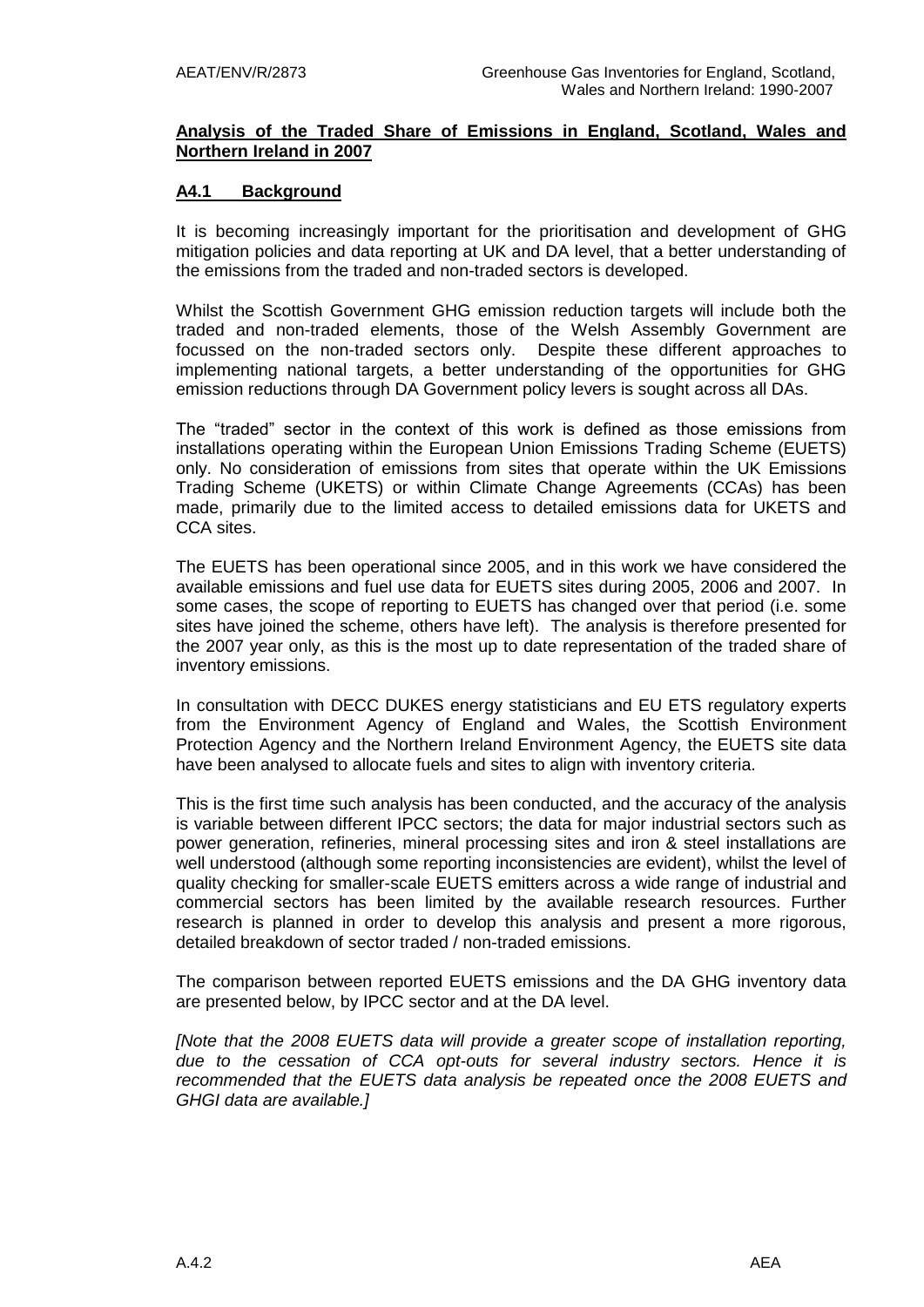## **A4.2 Results**

|                                              | <b>Units</b>         | <b>England</b> | <b>Scotland</b> | <b>Wales</b> | <b>N</b> Ireland |
|----------------------------------------------|----------------------|----------------|-----------------|--------------|------------------|
| <b>EUETS</b><br>CO <sub>2</sub><br>emissions | Mt $CO2$             | 191.6          | 22.3            | 22.8         | 5.6              |
|                                              |                      |                |                 |              |                  |
| GHGI total net GHG<br>emissions              | Mt $CO2e$            | 493.9          | 54.5            | 46.8         | 21.8             |
| "Non-traded"<br>total<br>net GHG emissions   | Mt CO <sub>2</sub> e | 302.3          | 32.3            | 24.0         | 16.2             |
| Traded share                                 | %                    | 38.8           | 40.8            | 48.7         | 25.6             |
|                                              |                      |                |                 |              |                  |
| GHGI total net $CO2$<br>emissions            | Mt $CO2$             | 426.9          | 43.1            | 39.0         | 15.8             |
| "Non-traded"<br>total<br>net $CO2$ emissions | Mt $CO2$             | 235.4          | 20.8            | 16.2         | 10.3             |
| Traded share                                 | %                    | 44.9           | 51.7            | 58.4         | 35.2             |
|                                              |                      |                |                 |              |                  |
| GHGI IPCC Energy                             |                      |                |                 |              |                  |
| & Industrial process                         | Mt $CO2$             | 423.4          | 47.5            | 39.2         | 16.1             |
| $CO2$ Emissions                              |                      |                |                 |              |                  |
| "Non-traded" Energy                          |                      |                |                 |              |                  |
| & Industrial process                         | Mt $CO2$             | 231.8          | 25.2            | 16.4         | 10.5             |
| $CO2$ emissions                              |                      |                |                 |              |                  |
| Traded share                                 | %                    | 45.2           | 46.9            | 58.1         | 34.6             |

## *A4.2.1 Overall Traded / Non-Traded Emissions Share, 2007*

## *IPCC Sector 1A1a: Power Generation*

This sector covers major power stations in the UK. Almost all power stations operate within the EUETS. Exceptions arise for some very small power stations generating electricity in remote areas, and MSW incinerators. In the latter case, most of the carbon is from biological sources and therefore excluded from the DA GHGIs.

| <b>IPCC Sector</b> |                          | <b>England</b> | <b>Scotland</b> | <b>Wales</b> | N Ireland |
|--------------------|--------------------------|----------------|-----------------|--------------|-----------|
| 1A1a               | GHGI, Mt CO <sub>2</sub> | 145.6          | 15.51           | 11.27        | 4.64      |
|                    | Traded, Mt $CO2$         | 145.9          | 15.58           | 11.39        | 4.70      |
|                    | Traded share, %          | 100.2          | 100.5           | 101.1        | 101.3     |

The traded share is expected to be lower than, but close to 100%. In fact, the figures are all slightly higher than 100%. This is likely to be due to small differences in the activity data used in the DA GHGIs and the EUETS. Activity data for the DA inventories are based on the UK data given in DUKES, which is derived independently from the EUETS data. The DECC DUKES statistics are based on annual operator returns of fuel use via a separate reporting system, but since 2006 the DUKES data have been closely consistent with the EU ETS fuel use data. The emission factors used in the DA inventories are taken from the UK GHGI and are based on EUETS data analysis. This means that inconsistent activity data will be the primary reason for the traded  $CO<sub>2</sub>$  being apparently higher than the recorded total  $CO<sub>2</sub>$  for this sector. The two sets of data are very closely consistent, but for the purposes of further research into the power sector emissions, the EUETS data are regarded as the more accurate dataset at DA level.

*A4.2.2 IPCC Sector Traded / Non-Traded Emissions Share, 2007*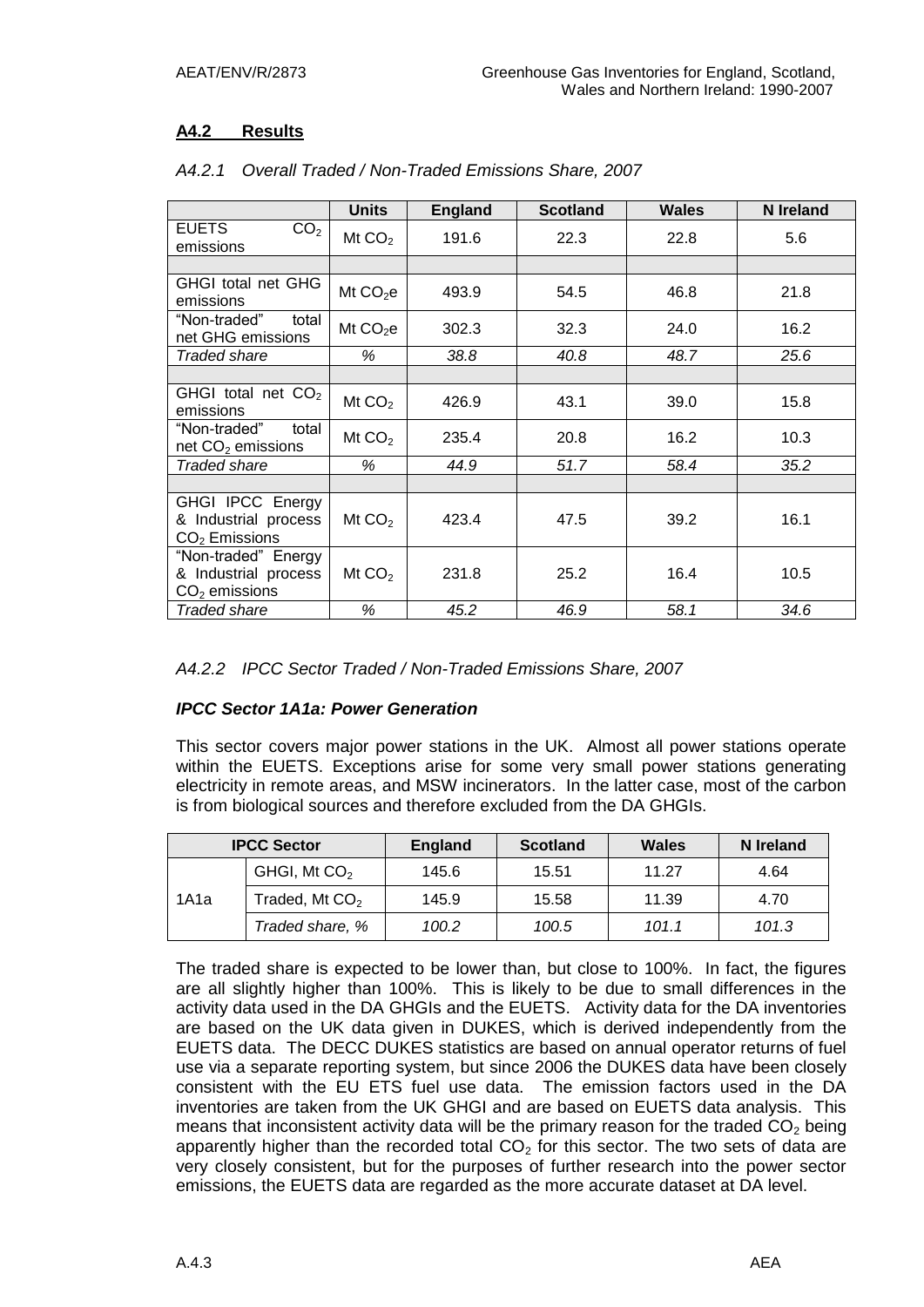Detailed examination of the EUETS data suggests that country-specific emission factors deviate most significantly and consistently from UK-wide factors in the case of coal in Wales and natural gas in Northern Ireland.

### *IPCC Sector 1A1b: Petroleum Refineries*

This sector covers petroleum refineries and there are very significant inconsistencies between the EUETS data and the GHGI totals; the traded emissions in England, Scotland and Wales (there are no refineries in Northern Ireland) are nearly 20% higher than the total emissions given in the DA inventories.

From consultation with the DECC DUKES team, it is understood that this inconsistency is probably due to erroneous reporting by refinery operators via the Petroleum Production Reporting System (PPRS) used to compile DUKES by DECC, leading to under-reporting of refinery energy use within the national energy consumption data. For example, consumption of petroleum coke by refineries appears to be underestimated in DUKES. The DUKES data underpin the UK and DA GHG inventories, and hence the emission inventory estimates are lower than those reported via EUETS.

Note also that differences in reporting scope may also contribute to the reporting differences; United Kingdom Petroleum Industry Association (UKPIA) emissions reporting is the primary data source for the DA GHGI estimates and may be wider than the scope of EUETS reporting for some sites. Further analysis is needed to resolve data inconsistencies, and there is ongoing consultation with DECC DUKES and UKPIA to progress this research. However, for the purposes of further research into the refinery sector emissions, the EUETS data are regarded as the more accurate dataset.

| <b>IPCC Sector</b> |                            | <b>England</b> | <b>Scotland</b> | <b>Wales</b> | N Ireland |
|--------------------|----------------------------|----------------|-----------------|--------------|-----------|
| 1A1b               | GHGI, Mt $CO2$             | 10.01          | 1.89            | 3.11         |           |
|                    | Traded, Mt CO <sub>2</sub> | 11.89          | 2.27            | 3.66         |           |
|                    | Traded share, %            | 118.8          | 119.8           | 117.8        | -         |

## *IPCC Sector 1A1c / 1A2a / 2C1: Other Energy Industries and Iron & Steel*

Due to the difficulty in separating out the EUETS data into these three IPCC sectors, a combined total is compared with the GHG inventory data for each country. In particular, the iron & steel sector emissions reported via EUETS for one site are allocated across all three of these IPCC sectors within the inventories, including:

- 1A1c: energy industry activities (e.g. coke production);
- 2C1: process emissions (e.g. decarbonisation of limestone and dolomite); and
- 1A2a: fossil fuel combustion sources (e.g. consumption of coke, blast furnace gas, coke oven gas).

The data show a reasonable level of agreement with the traded figures. The differences that do exist are most likely to be within the 1A1c sector, since analysis of UK inventory data against EUETS data has demonstrated good agreement for the major sources within the 1A2a and 2C1 sectors. It is possible that errors in assigning EUETS processes to either the 1A1c or 1A2f sectors are partially responsible for the differences observed, but further investigations are needed to resolve this point.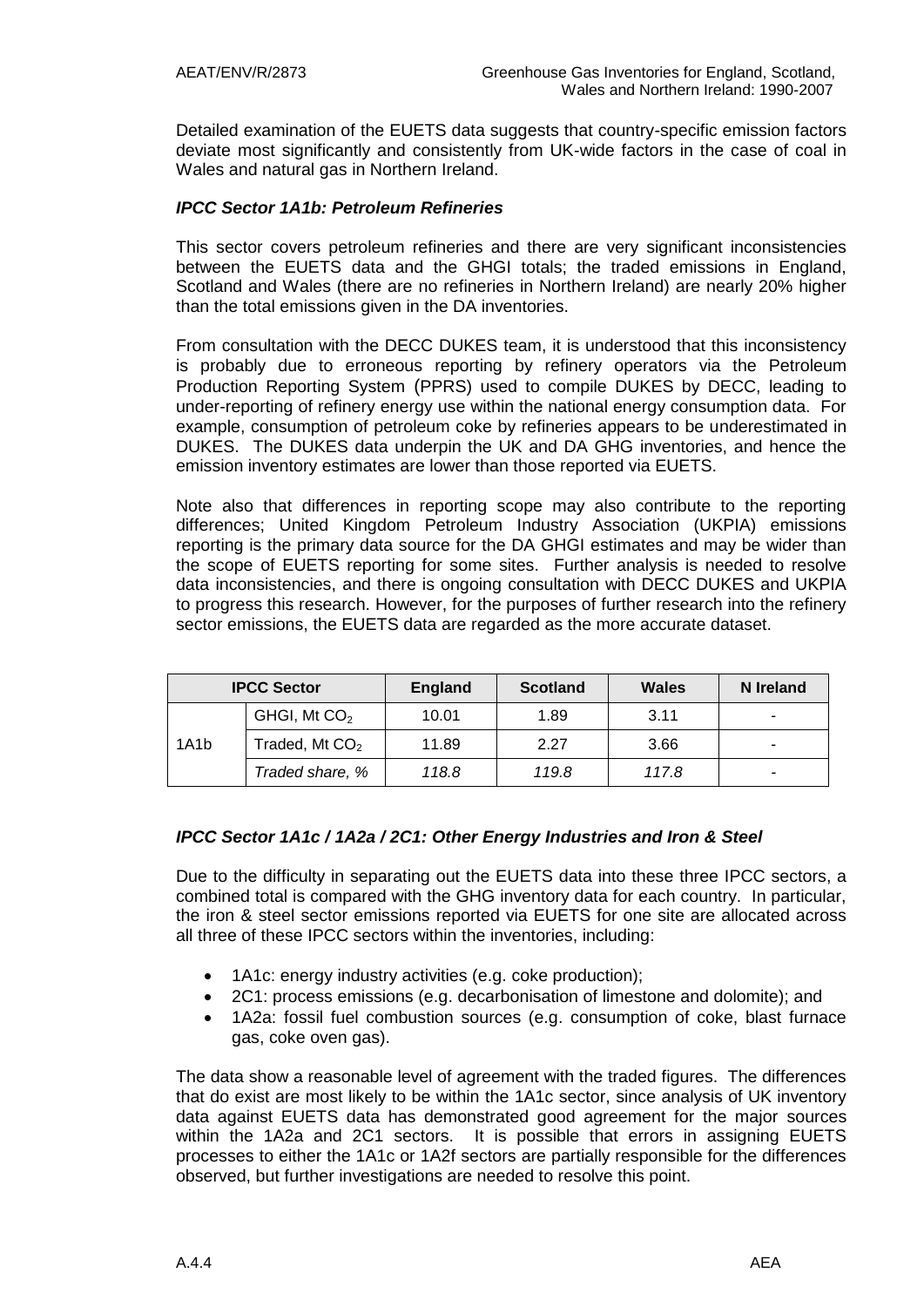| <b>IPCC Sector</b>               |  | <b>England</b>   | <b>Scotland</b> | <b>Wales</b> | N Ireland |   |
|----------------------------------|--|------------------|-----------------|--------------|-----------|---|
| 1A1c<br>1A <sub>2</sub> a<br>2C1 |  | GHGI, Mt $CO2$   | 16.13           | 1.90         | 7.82      | ٠ |
|                                  |  | Traded, Mt $CO2$ | 15.19           | 2.02         | 7.26      |   |
|                                  |  | Traded share, %  | 94.2            | 106.2        | 92.8      | ٠ |

In England and Wales, the combined sector emissions are dominated by iron and steel sources, with the large integrated steelworks all reporting within the EUETS. The traded share of emissions for this sector in both England and Wales is over 90%. This analysis indicates that the large iron and steel works cover the vast majority of the inventory emissions; it is likely that the remaining emissions arise from smaller-scale sites that do not report to the EUETS (e.g. secondary iron & steel processing plant such as rolling mills etc).

The situation in Scotland is somewhat different. In Scotland, there is no major iron and steel processing plant, and the overall inventory and EUETS emissions are much lower than those reported in England and Wales. In Scotland, these emissions are predominantly from oil and gas sector sites, which are reported within the other energy industries (1A1c) sector. The analysis indicates that the traded share of emissions is over 100%, when compared to the GHGI estimates. There are a number of possible reasons for this data inconsistency. The most likely explanation is that the fuel use allocation (to sector) within EUETS differs from those made within the compilation of the energy consumption statistics for DUKES. There is also some uncertainty with regard to the allocation of fuel use at DA level, with the allocation of sites to sectors 1A1c and 1A2f being somewhat uncertain for several installations.

#### *IPCC Sector 1A2f: Other Industrial Combustion*

This sector covers all industrial combustion plant except those in the iron and steel sector. It has been split into cement and non-cement plant in order to show the different features of these two groups.

| <b>IPCC Sector</b> |                            | <b>England</b> | <b>Scotland</b> | <b>Wales</b> | <b>N</b> Ireland |
|--------------------|----------------------------|----------------|-----------------|--------------|------------------|
|                    | GHGI, Mt CO <sub>2</sub>   | 7.72           | 0.62            | 0.92         | 0.72             |
| 1A2f               | Traded, Mt $CO2$           | 6.20           | 0.40            | 0.83         | 0.62             |
| (cement)           | Traded share, %            | 80.3           | 65.1            | 90.1         | 86.7             |
| 1A2f<br>(other)    | GHGI, Mt CO <sub>2</sub>   | 46.79          | 5.19            | 3.12         | 1.85             |
|                    | Traded, Mt CO <sub>2</sub> | 10.71          | 1.79            | 0.31         | 0.19             |
|                    | Traded share, %            | 22.9           | 34.5            | 10.1         | 10.5             |

The GHGI emissions for each country are derived from emissions data (from pollution inventory reporting by operators, under IPPC) and supplementary information provided by the British Cement Association. It is expected that all UK cement kilns will ultimately operate within the EUETS, but during the first phase of the EUETS, covering 2005 to 2007, some sites have opted out of EUETS due to their participation in emissions trading via the sector CCA. This is reflected in the figures, which show that traded emissions are somewhat lower than total sector emissions, indicating that in each country some components of the cement industry emissions are excluded from the EUETS data. As the opted-out sites join the EUETS during Phase 2, then the traded share for this sector is expected to approach 100% for all countries.

The non-cement plant reported in sector 1A2f include both larger combustion plant operating within the EUETS as well as numerous smaller plant, which do not. Plant